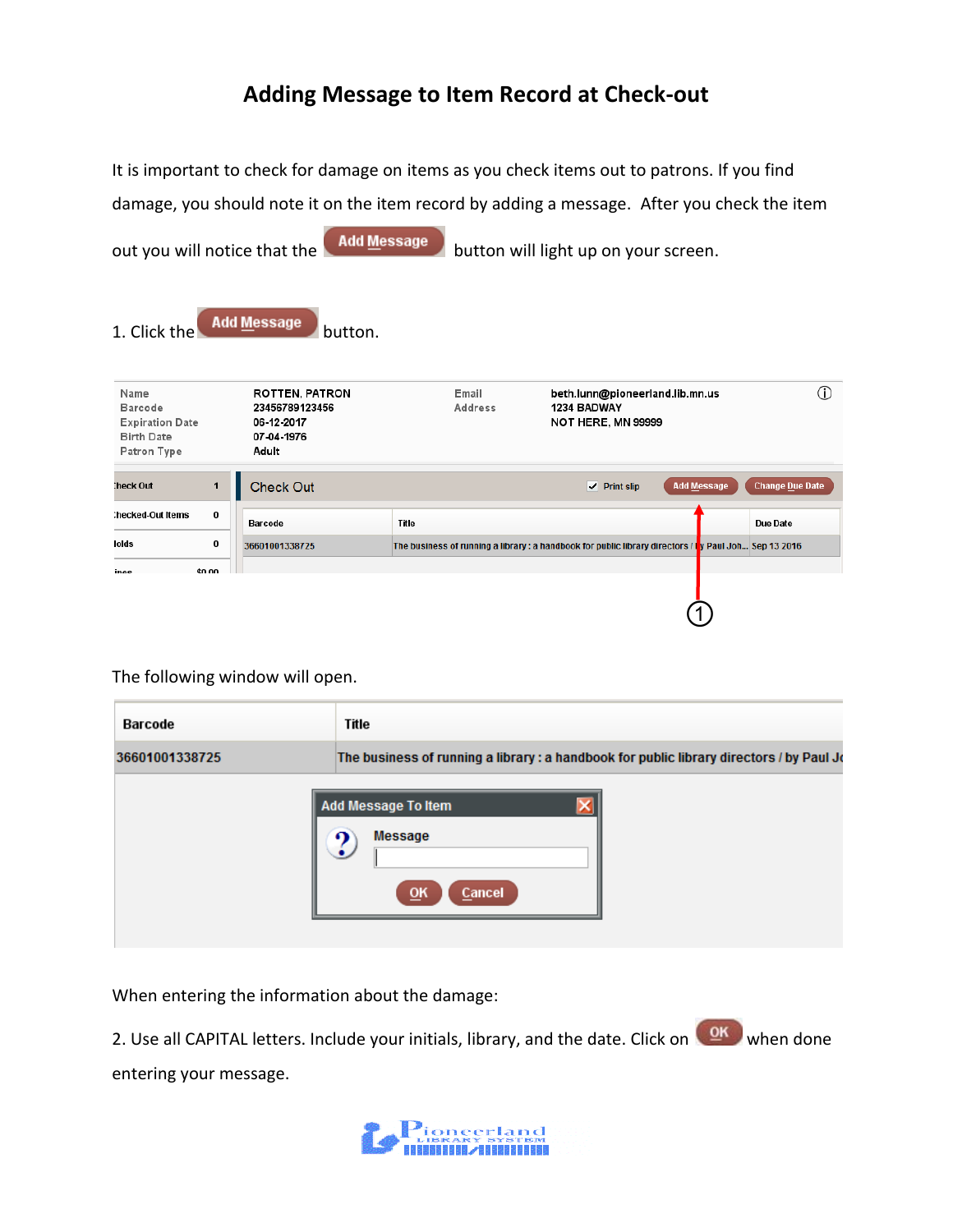## **Adding Message to Item Record**

There are times when you notice slight damage to an item when checking it in, shelving it, etc. To note the damage on the record:

1. From the Check Out (Circulation Desk) FUNCTION, retrieve the "ITEM DAMAGED" patron record (barcode 6666).

| slerra                                      |                                              | <b>Check Out (Circula</b><br><b>FUNCTION</b> |
|---------------------------------------------|----------------------------------------------|----------------------------------------------|
| <b>Browse</b>                               | Key or Scan Item or Patron Barcode<br>Search | 图<br>ᅊ<br>View<br>New                        |
| Name                                        | <b>ITEM DAMAGED</b>                          | Email                                        |
| Barcode                                     | 6666                                         | Address                                      |
| <b>Expiration Date</b><br><b>Birth Date</b> | 08-16-2017                                   |                                              |
| Patron Type                                 | Adult                                        |                                              |
| <b>Check Out</b>                            | Check Out:<br>$\bf{0}$                       | Add Message<br>$\vee$ Print slip             |

- 2. Check the item out to the patron.
- 3. Click the  $\left($  Add Message button.

| Name<br><b>Barcode</b><br><b>Expiration Date</b><br><b>Birth Date</b><br>Patron Type |   | <b>ITEM DAMAGED</b><br>6666<br>08-16-2017<br>Adult | Email<br>Address                                                                                       | Л.                                           |
|--------------------------------------------------------------------------------------|---|----------------------------------------------------|--------------------------------------------------------------------------------------------------------|----------------------------------------------|
| eck Out                                                                              |   | <b>Check Out</b>                                   | $\vee$ Print slip                                                                                      | <b>Change Due Date</b><br><b>Add Message</b> |
| ecked Out Items                                                                      | 0 | Barcode                                            | Title                                                                                                  | Due Date                                     |
| ) ds                                                                                 | 0 | 36601001338725                                     | The business of running a library: a handbook for public library directors follow Paul Joh Sep 13 2016 |                                              |
|                                                                                      |   |                                                    |                                                                                                        | 3                                            |

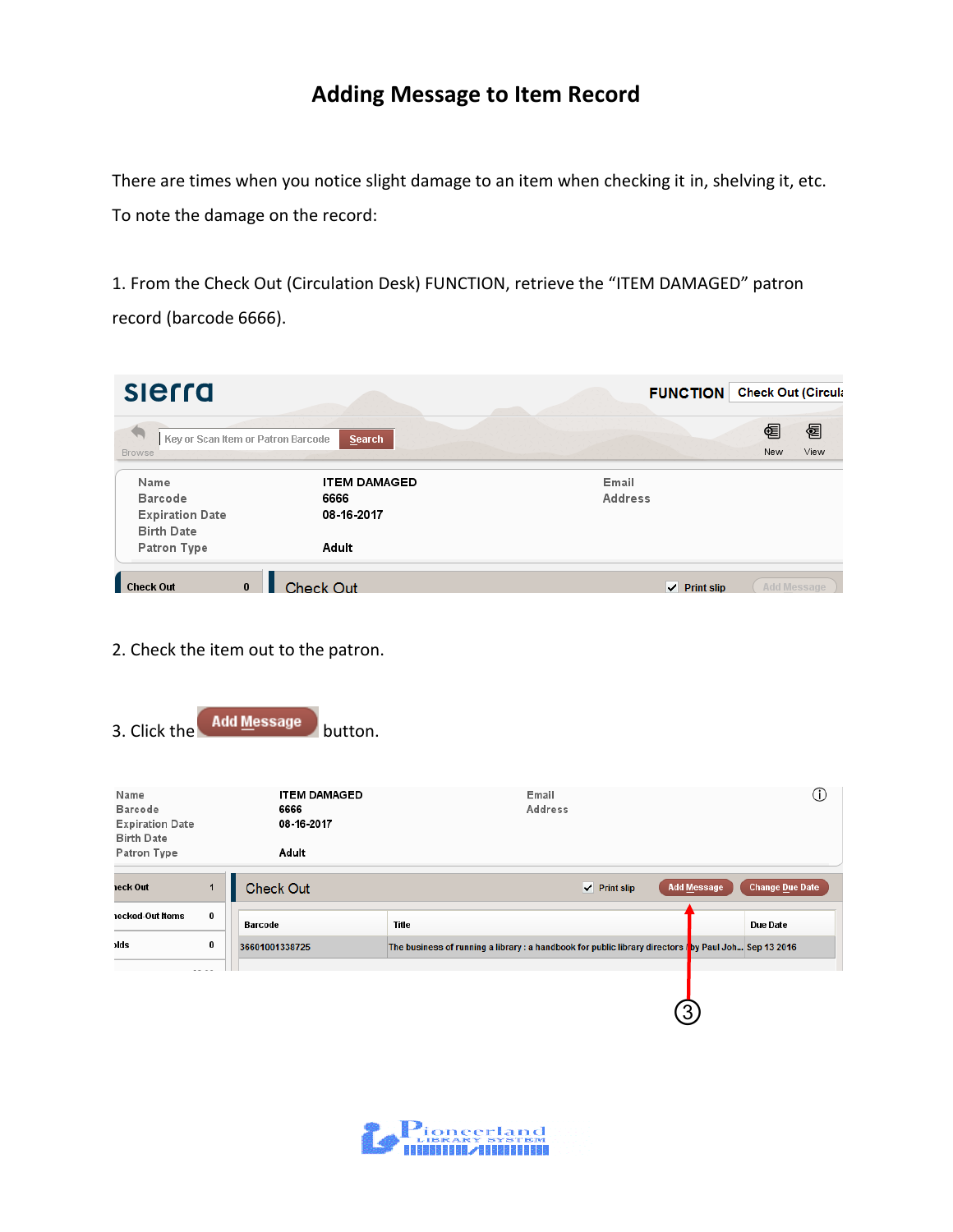The following window will open.

| Barcode        | Title                                                                                   |
|----------------|-----------------------------------------------------------------------------------------|
| 36601001338725 | The business of running a library: a handbook for public library directors / by Paul Jo |
|                | <b>Add Message To Item</b><br><b>Message</b><br>QK<br>Cancel                            |

When entering the information about the damage:

4. Use all CAPITAL letters. Include your initials, library, and the date. Click on when done entering your message.

≌⊡

- 5. Click the Close button in the upper right corner.
- 6. Reopen the "ITEM DAMAGED" patron record (barcode 6666).

| Name<br><b>Barcode</b><br><b>Expiration Date</b><br><b>Birth Date</b> |          |                      | <b>ITEM DAMAGED</b><br>6666<br>08-16-2017 |          | Email<br>Address                     |                    |                   | $^\circledR$         |
|-----------------------------------------------------------------------|----------|----------------------|-------------------------------------------|----------|--------------------------------------|--------------------|-------------------|----------------------|
| Patron Type                                                           |          |                      | Adult                                     |          |                                      |                    |                   |                      |
| <b>Check Out</b>                                                      | 1        | Check In             |                                           |          |                                      |                    |                   |                      |
| <b>Checked-Out Items</b>                                              | $\bf{0}$ | <b>Check-In Date</b> |                                           |          | <b>Fines</b>                         |                    |                   |                      |
| Holds                                                                 | 0        |                      | Backdate<br>Tue Aug 16 2016               |          | Total:                               | \$0.00             |                   | <b>Collect Money</b> |
|                                                                       |          |                      |                                           |          | <b>Amount selected:</b>              | \$0.00             |                   | Waive Charges        |
| <b>Fines</b>                                                          | \$0.00   | <b>Print receipt</b> |                                           |          | Waive charges on items being checked |                    |                   |                      |
| Check In                                                              | $\bf{0}$ | All                  | <b>Barcode</b>                            | Call Num | Title                                | <b>Patron Name</b> | <b>Amount Due</b> | <b>Status</b>        |
|                                                                       |          |                      |                                           |          |                                      |                    |                   |                      |
|                                                                       |          |                      |                                           |          |                                      |                    |                   |                      |

## 7. Click on the Check In Tab.